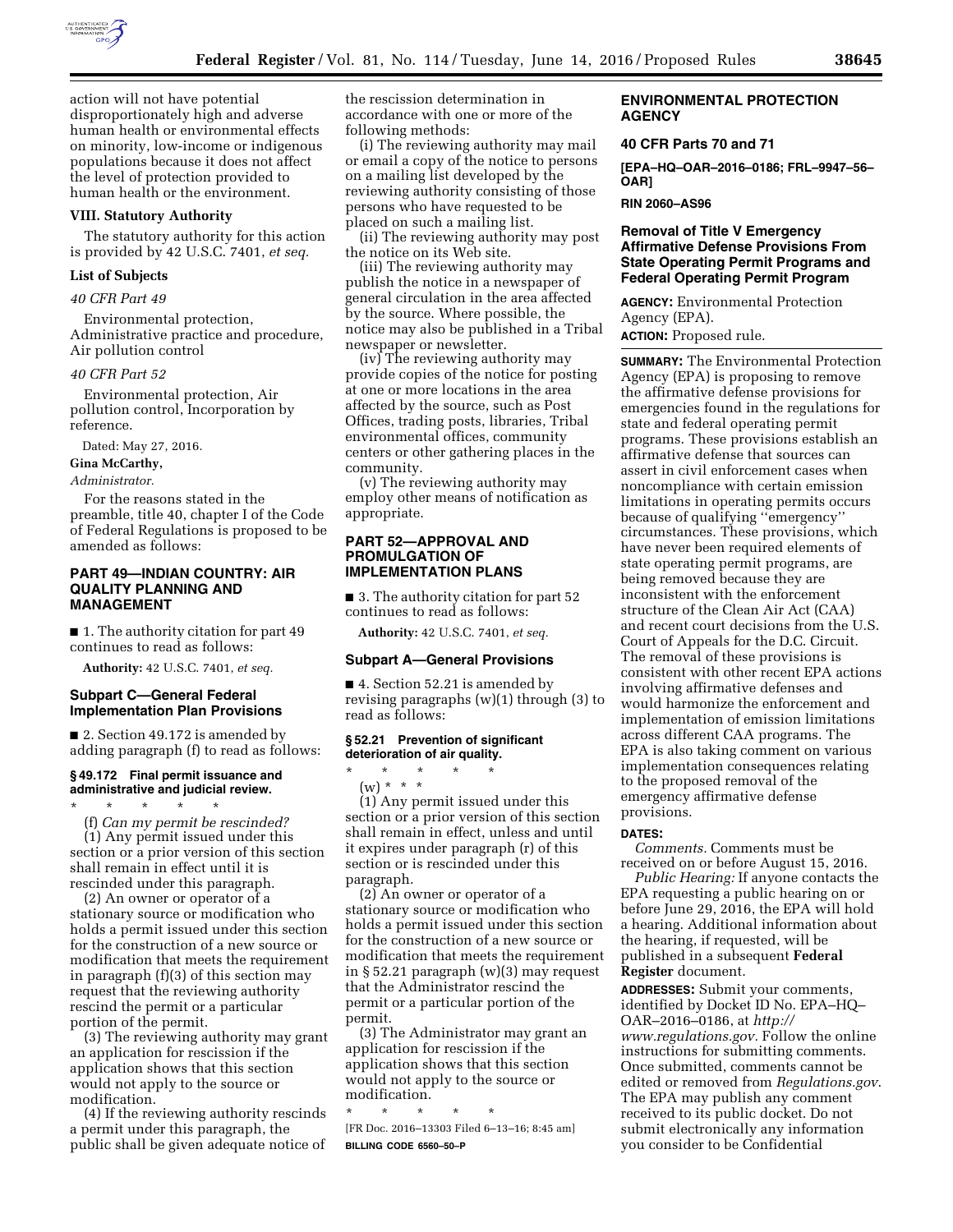Business Information (CBI) or other information whose disclosure is restricted by statute. Multimedia submissions (audio, video, etc.) must be accompanied by a written comment. The written comment is considered the official comment and should include discussion of all points you wish to make. The EPA will generally not consider comments or comment contents located outside of the primary submission (*i.e.,* on the Web, Cloud, or other file sharing system). For additional submission methods, the full EPA public comment policy, information about CBI or multimedia submissions, and general guidance on making effective comments, please visit *[http://www2.epa.gov/dockets/](http://www2.epa.gov/dockets/commenting-epa-dockets) [commenting-epa-dockets.](http://www2.epa.gov/dockets/commenting-epa-dockets)* 

**FOR FURTHER INFORMATION CONTACT:** For general information, please contact Mr. Matthew Spangler, U.S. Environmental Protection Agency, Office of Air Quality Planning and Standards, Air Quality Planning Division (C504–05), Research Triangle Park, NC 27711; telephone number: (919) 541–0327; email address: *[spangler.matthew@epa.gov.](mailto:spangler.matthew@epa.gov)* To request a public hearing or information pertaining to a public hearing on this document, contact Ms. Pamela Long, U.S. Environmental Protection Agency, Office of Air Quality Planning and Standards, Air Quality Planning Division (C504–01), Research Triangle Park, NC 27711; telephone number (919) 541–0641; fax number (919) 541–5509; email address: *[long.pam@epa.gov.](mailto:long.pam@epa.gov)* 

# **SUPPLEMENTARY INFORMATION:**

#### **I. General Information**

*A. How is this Federal Register notice organized?* 

The information presented in this preamble is organized as follows:

- I. General Information
	- A. How is this Federal Register notice organized?
	- B. Does this action apply to me?
	- C. What should I consider as I prepare my comments for the EPA?
	- D. How can I find information about a possible public hearing?
	- E. Where can I get a copy of this document and other related information?
- II. Overview of Action
- III. Background
	- A. Regulatory History of 40 CFR 70.6(g) and 71.6(g)
	- B. Subsequent Legal and Regulatory History Supporting This Action
- IV. Proposed Changes to Part 70 and Part 71 Regulations
	- A. Purpose of This Proposed Rulemaking
	- B. Proposed Action: Removal of 40 CFR 70.6(g) and 71.6(g)
	- C. Legal Justification for Proposed Action
- V. Implementation
- A. Implementing These Changes in Part 70 State Operating Permit Programs
- B. Implementing These Changes in the Part 71 Federal Operating Permit Program
- C. Effect on Sources Potentially Subject to Enforcement Proceedings
- VI. Environmental Justice Considerations VII. Statutory and Executive Order Reviews
- A. Executive Order 12866: Regulatory Planning and Review and Executive Order 13563: Improving Regulation and Regulatory Review
- B. Paperwork Reduction Act (PRA)
- C. Regulatory Flexibility Act (RFA)
- D. Unfunded Mandates Reform Act (URMA)
- E. Executive Order 13132: Federalism
- F. Executive Order 13175: Consultation and Coordination With Indian Tribal Governments
- G. Executive Order 13045: Protection of Children From Environmental Health and Safety Risks
- H. Executive Order 13211: Actions Concerning Regulations That Significantly Affect Energy Supply, Distribution, or Use
- I. National Technology Transfer and Advancement Act
- J. Executive Order 12898: Federal Actions To Address Environmental Justice in Minority Populations and Low-Income Populations
- VIII. Statutory Authority

#### *B. Does this action apply to me?*

Entities potentially affected by this proposed rulemaking include federal, state, local and tribal air pollution control agencies that administer title V operating permit programs<sup>1</sup> and owners and operators of emissions sources in all industry groups who hold or apply for title V operating permits.

*C. What should I consider as I prepare my comments for the EPA?* 

#### 1. Submitting CBI

Do not submit CBI to the EPA through *<http://www.regulations.gov>* or email. Clearly mark the part or all of the information that you claim to be CBI. For CBI information in a disk or CD– ROM that you mail to the EPA, mark the outside of the disk or CD–ROM as CBI and then identify electronically within the disk or CD–ROM the specific information that is claimed as CBI. In addition to one complete version of the comment that includes information claimed as CBI, a copy of the comment that does not contain the information claimed as CBI must be submitted for inclusion in the public docket. Information so marked will not be

disclosed except in accordance with procedures set forth in 40 CFR part 2.

2. Tips for Preparing Your Comments

When submitting comments, remember to:

• Identify the rulemaking by docket number and other identifying information (subject heading, **Federal Register** date and page number).

• Follow directions. The agency may ask you to respond to specific questions or organize comments by referencing a Code of Federal Regulations (CFR) part or section number.

• Explain why you agree or disagree; suggest alternatives and substitute language for your requested changes.

• Describe any assumptions and provide any technical information and/ or data that you used.

• If you estimate potential costs or burdens, explain how you arrived at your estimate in sufficient detail to allow for it to be reproduced.

• Provide specific examples to illustrate your concerns, and suggest alternatives.

• Explain your views as clearly as possible, avoiding the use of profanity or personal threats.

• Make sure to submit your comments by the comment period deadline identified.

## *D. How can I find information about a possible public hearing?*

If anyone contacts the EPA requesting a public hearing on or before June 29, 2016, the EPA will hold a hearing. If requested, further details concerning a public hearing for this proposed rule will be published in a subsequent **Federal Register** document. For updates and additional information on a public hearing, please check the EPA's Web page at *[https://www.epa.gov/title-v](https://www.epa.gov/title-v-operating-permits/current-regulations-and-regulatory-actions)[operating-permits/current-regulations](https://www.epa.gov/title-v-operating-permits/current-regulations-and-regulatory-actions)[and-regulatory-actions.](https://www.epa.gov/title-v-operating-permits/current-regulations-and-regulatory-actions)* 

## *E. Where can I get a copy of this document and other related information?*

In addition to being available in the docket, an electronic copy of this **Federal Register** document will be posted at *[https://www.epa.gov/title-v](https://www.epa.gov/title-v-operating-permits/current-regulations-and-regulatory-actions)[operating-permits/current-regulations](https://www.epa.gov/title-v-operating-permits/current-regulations-and-regulatory-actions)[and-regulatory-actions](https://www.epa.gov/title-v-operating-permits/current-regulations-and-regulatory-actions).* 

#### **II. Overview of Action**

The EPA has promulgated permitting regulations for the operation of major and certain other sources of air pollutants under title V of the CAA. These regulations are codified in 40 CFR parts 70 and 71, which contain the requirements for state operating permit programs and the federal operating

<sup>&</sup>lt;sup>1</sup>This preamble makes frequent use of the term ''state,'' usually meaning the state air pollution control agency that serves as the permitting authority. The use of the term ''state'' also applies to local and tribal air pollution control agencies, where applicable.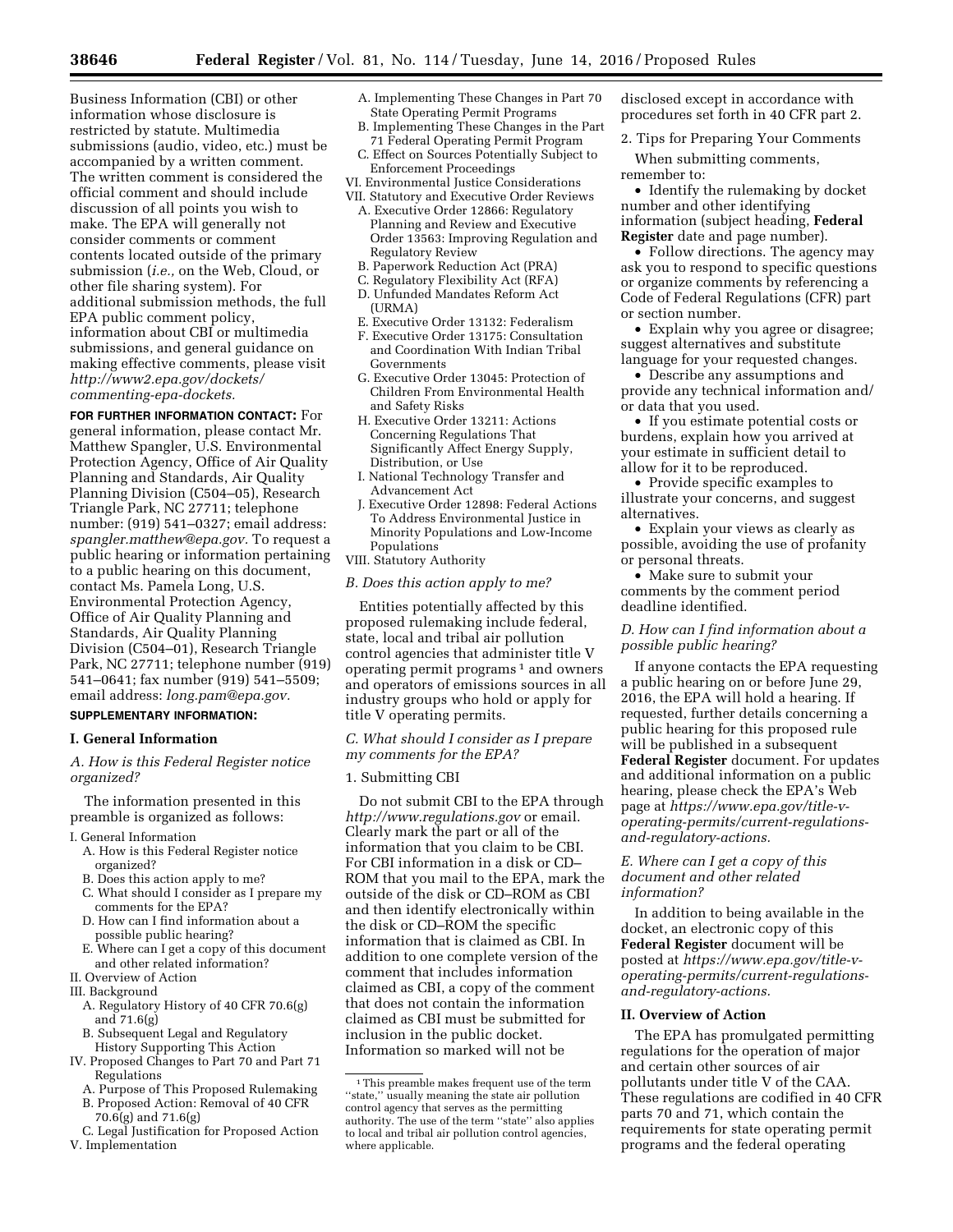permit program, respectively. These regulations currently contain identical provisions setting forth an affirmative defense to enforcement actions brought for noncompliance with technologybased emission limitations under specific ''emergency'' circumstances. *See* 40 CFR 70.6(g) and 71.6(g).

In this action, the EPA is proposing to remove the emergency affirmative defense provisions in 40 CFR 70.6(g) and 71.6(g) because they are inconsistent with the EPA's current interpretation of the CAA's enforcement structure and recent court decisions from the U.S. Court of Appeals for the D.C. Circuit. These provisions have never been required elements of state operating permit programs. The removal of these provisions is consistent with other recent EPA actions involving affirmative defenses and would help harmonize the enforcement and implementation of emission limitations across different CAA programs.

If the EPA takes final action to remove these provisions from 40 CFR 70.6(g), it may be necessary for any states that have adopted similar affirmative defense provisions into their part 70 operating permit programs to revise their program regulations to remove these provisions. In addition, the EPA expects that these states would coordinate revisions of individual operating permits that contain similar provisions.

#### **III. Background**

## *A. Regulatory History of 40 CFR 70.6(g) and 71.6(g)*

In 1990, Congress amended the CAA and established, among other things, title V of the CAA, which contains a national operating permit program for certain stationary sources of air pollution. *See* CAA sections 501–503, Public Law 101–549 (1990) (codified at 42 U.S.C. 7661–7661b). Shortly thereafter, and pursuant to CAA section 502(b), the EPA promulgated regulations implementing title V of the CAA. The first set of regulations, finalized in 1992 and codified at 40 CFR part 70 (the part 70 regulations), governs state operating permit programs and provides for states to develop and submit to the EPA programs for issuing operating permits for major and certain other stationary sources of air pollution.2 Pursuant to CAA section 502(d)(3), the EPA promulgated a second set of regulations in 1996, found at 40 CFR part 71 (the part 71 regulations), which outlines the

federal operating permit program.3 Both sets of regulations contain identical affirmative defense provisions, which are addressed by this action.

Title V of the CAA does not contain any provisions concerning an affirmative defense mechanism for emergencies. When the EPA first proposed its part 70 regulations in 1991, the agency did not include any such provisions.4 However, the EPA received comments specifically requesting that the part 70 regulations make some provision for ''emergencies'' or ''upsets'' caused by the failure of emission control equipment. In promulgating the final part 70 regulations for state operating permit programs, the EPA included § 70.6(g), which contains an affirmative defense for ''emergencies.'' 5 When the EPA promulgated its part 71 regulations in 1996, it adopted an identical provision in § 71.6(g), in order to maintain consistency between the state and federal operating permit programs.6 The text of sections 70.6(g) and 71.6(g) has not changed since initially promulgated.

The title V emergency provisions establish an affirmative defense. A stationary source of air pollution can assert this affirmative defense in an enforcement case to avoid liability for noncompliance with technology-based emission limits contained in the source's title V permit. In order to use this affirmative defense and avoid liability, the source must demonstrate that any excess emissions occurred as the result of an ''emergency,'' as defined in the regulations, and make a number of other demonstrations specified in the regulations. *See* 40 CFR 70.6(g) and 71.6(g). These title V affirmative defense provisions apply in addition to, and independently from, any emergency or upset provisions contained in other applicable CAA requirements.

Sections 70.6(g) and 70.4(b)(16) form the basis for similar affirmative defense provisions contained in state operating permit programs and for similar provisions contained in individual state-issued operating permits. Section 71.6(g) provides the authority to include this emergency provision in operating permits issued by the EPA or by states with delegated authority under part 71.

Such emergency affirmative defense provisions are not required program elements. States have never been obligated to include the § 70.6(g) affirmative defense provision in their part 70 operating permit programs; instead, the provision has always been discretionary.7 Similarly, although the emergency affirmative defense provision is located within the ''Permit Content'' section of the part 70 and part 71 regulations, the EPA does not consider the provision to be a required permit term.8 Thus, the EPA considers the emergency provision to be a discretionary element of both state permitting programs as well as individual operating permits.

## *B. Subsequent Legal and Regulatory History Supporting This Action*

The EPA has considered the most appropriate ways to account for excess emissions during different modes of source operation, such as startup and shutdown, and emissions during emergencies, upsets, and malfunctions for more than 40 years. The EPA's policies regarding the emergency affirmative defense provisions in its part 70 and 71 regulations have been shaped by a number of factors, including the structure of the CAA, federal court decisions, experience with similar provisions in other EPA programs, and recommendations from stakeholders. This section summarizes some of the more relevant and recent legal, regulatory, and policy considerations informing the EPA's current policy on affirmative defense provisions, including the D.C. Circuit's opinion in *NRDC* v. *EPA* and the EPA's recent

8*See* State Implementation Plans: Response to Petition for Rulemaking; Restatement and Update of EPA's SSM Policy Applicable to SIPs; Findings of Substantial Inadequacy; and SIP Calls To Amend Provisions Applying to Excess Emissions During Periods of Startup, Shutdown and Malfunction, Final Action [SSM SIP Call], 80 FR 33839, 33924 (June 12, 2015) (''[A]s part of normal permitting process, the EPA encourages permitting authorities to consider the discretionary nature of the emergency provisions when determining whether to continue to include permit terms modeled on those provisions in operating permits that the permitting authorities are issuing in the first instance or renewing'').

<sup>2</sup>Operating Permit Program, Final Rule, 57 FR 32250 (July 21, 1992).

<sup>3</sup>Federal Operating Permits Program, Final Rule, 61 FR 34202 (July 1, 1996).

<sup>4</sup>Operating Permit Program, Proposed Rule, 56 FR 21712 (May 10, 1991).

<sup>5</sup>Operating Permit Program, Final Rule, 57 FR 32279. The EPA explained that the provision was intended to provide operational flexibility, and was modeled on a similar National Pollutant Discharge Elimination System (NPDES) permit provision in 40 CFR 122.41. *Id.* 

<sup>6</sup>Federal Operating Permits Program, Final Rule, 61 FR 34219 (July 1, 1996).

<sup>7</sup>Operating Permits Program and Federal Operating Permits Program, Proposed Rule [Title V Supplemental Proposal], 60 FR 45530, 45558 (August 31, 1995) (''At the outset, EPA wants to make clear that the part 70 rule does *not* require that States adopt the emergency defense. A State may include such a defense in its part 70 program to the extent it finds appropriate, although it may not adopt an emergency defense less stringent than that set forth at section  $70.6(g)$ . . . . [T]he Act in sections 116 and 506(a) authorizes States to establish additional or more stringent air pollution control or permitting requirements. Consistent with that, States may decide to provide an emergency defense that is narrower in scope or more stringent in application than § 70.6(g) or no defense at all.'').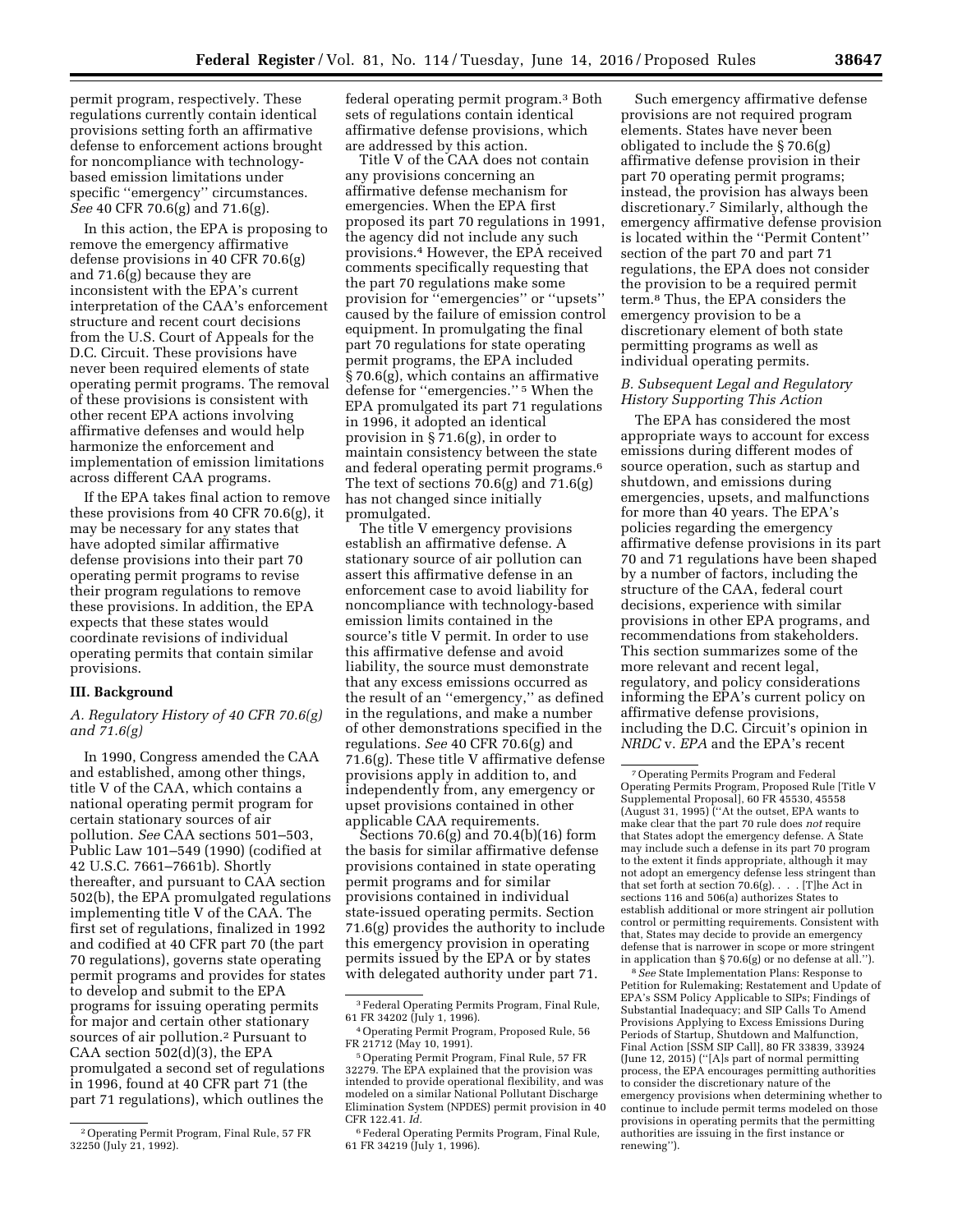experience with affirmative defenses for startup, shutdown, and malfunction (SSM) events in State Implementation Plans (SIPs).

## 1. D.C. Circuit Opinion in *NRDC* v. *EPA*

In the 2014 *NRDC* v. *EPA* 9 case, the United States Court of Appeals for the D.C. Circuit vacated an affirmative defense provision applicable to malfunction events. In 2010, the EPA included an affirmative defense within its National Emission Standards for Hazardous Air Pollutants (NESHAP) for Portland cement facilities, promulgated under CAA section 112.10 This provision created an affirmative defense that sources could assert in civil enforcement proceedings when violations of emission limitations occurred because of qualifying unavoidable malfunctions. The D.C. Circuit held that this affirmative defense provision exceeded the EPA's statutory authority and that only the courts have the authority to decide whether to assess penalties for violations in civil suits. As the court explained:

By its terms, Section 304(a) clearly vests authority over private suits in the *courts,* not EPA. As the language of the statute makes clear, the courts determine, on a case-by-case basis, whether civil penalties are ''appropriate.'' By contrast, EPA's ability to determine whether penalties should be assessed for Clean Air Act violations extends only to administrative penalties, not to civil penalties imposed by a court. . . . [U]nder this statute, deciding whether penalties are ''appropriate'' in a given private civil suit is a job for the courts, not for EPA.'' 11

The D.C. Circuit therefore concluded that the EPA lacked the authority to create an affirmative defense in private civil suits that would purport to alter the jurisdiction of the court to assess civil penalties for violations. Although this case was based on EPA regulations promulgated under CAA section 112, the court's holding was not based on section 112, but rather on sections 304(a) and 113(e)(1). Therefore, and as discussed further in Section IV of this document, the EPA interprets the decision to be relevant to all similar affirmative defense provisions, such as those found in part 70 and part 71, that may interfere with the authority of courts to assess penalties or to impose other remedies authorized in CAA section 113(b) in civil enforcement suits. This proposed rulemaking seeks

to ensure that the EPA's part 70 and part 71 regulations are consistent with the enforcement structure of the CAA in accordance with the reasoning of the *NRDC* v. *EPA* decision.12

#### 2. SSM SIP Call

The EPA has also reconsidered affirmative defense provisions similar to those involved in the *NRDC* v. *EPA* case in other recent regulatory actions. On June 15, 2015, the EPA issued a ''SIP Call'' (the SSM SIP Call) finding that certain SIP provisions in 36 states are substantially inadequate to meet CAA requirements.13 Many of the deficient SIP provisions at issue in the SSM SIP call are affirmative defense type provisions, and some of them are analogous to the emergency affirmative defense in part 70 and part 71. Although the agency's SSM policy for SIP provisions is not directly at issue in this proposal, certain aspects of the SSM SIP Call are especially relevant and are discussed in this subsection.

After the EPA initially proposed the SSM SIP Call,14 the D.C. Circuit issued its opinion in *NRDC* v. *EPA.* That decision, which concerned the legal basis for an affirmative defense provision in the EPA's own regulations, caused the EPA to reconsider the legal basis for any affirmative defense provisions contained in SIPs.15 The EPA concluded that the logic of the court in *NRDC* v. *EPA* extends beyond CAA

12 In 2008, the D.C. Circuit issued a decision in *Sierra Club* v. *Johnson,* 551 F.3d 1019, vacating the EPA's regulations that exempted sources under certain circumstances from emissions standards during periods of SSM. The EPA maintains that the part 70 and part 71 emergency affirmative defense provisions are just that—affirmative defenses to enforcement actions—not exemptions from otherwise applicable emissions limitations. Such affirmative defense provisions are called into question by *NRDC* v. *EPA.* However, to the extent that the title V emergency affirmative defense could be considered in some respects to function like an exemption from otherwise applicable emissions limitations, such an exemption would be incompatible with the CAA and *Sierra Club* v. *Johnson.* This is an alternative basis for proposing to remove the part 70 and part 71 emergency affirmative defense provisions, as discussed further in Section IV.C of this document.

13SSM SIP Call, 80 FR 33839 (June 12, 2015). 14State Implementation Plans: Response to Petition for Rulemaking; Findings of Substantial Inadequacy; and SIP Calls To Amend Provisions Applying to Excess Emissions During Periods of Startup, Shutdown, and Malfunction, Proposed Rule, 78 FR 12459 (February 22, 2013).

15*See* State Implementation Plans: Response to Petition for Rulemaking; Findings of Substantial Inadequacy; and SIP Calls To Amend Provisions Applying to Excess Emissions During Periods of Startup, Shutdown and Malfunction; Supplemental Proposal To Address Affirmative Defense Provisions in States Included in the Petition for Rulemaking and in Additional States, Supplemental notice of proposed rulemaking [SSM SIP Call Supplemental Proposal], 79 FR 55919, 55929 (September 17, 2014).

section 112 to affirmative defense provisions contained in SIPs. Therefore, the EPA clarified and revised its interpretation of CAA requirements with respect to affirmative defense provisions for SSM events. The agency explained that ''the enforcement structure of the CAA, embodied in section 113 and section 304, precludes any affirmative defense provisions that would operate to limit a court's jurisdiction or discretion to determine the appropriate remedy in an enforcement action. These provisions are not appropriate under the CAA, no matter what type of event they apply to, what criteria they contain or what forms of remedy they purport to limit or eliminate.'' 16 The EPA explained that ''[a]ffirmative defense provisions by their nature purport to limit or eliminate the authority of federal courts to determine liability or to impose remedies through factual considerations that differ from, or are contrary to, the explicit grants of authority in section 113(b) and section 113(e).'' 17 The EPA's interpretation of the CAA's enforcement structure and the *NRDC* v. *EPA*  decision, as set forth in the final SSM SIP Call, is relevant to the current rulemaking. Section IV of this document further discusses this interpretation in the context of the part 70 and part 71 emergency provisions.

Following this interpretation, the EPA directed states to remove specifically identified provisions containing affirmative defenses from their SIPs. Some of these SSM provisions were similar to the emergency provisions in the EPA's part 70 and part 71 regulations. In the final SSM SIP Call, the EPA indicated that provisions modeled after the §§ 70.6(g) and 71.6(g) emergency affirmative defense provisions—including provisions that were more narrowly defined—were no longer consistent with the EPA's interpretation of the CAA and could not be included in SIPs.18 For example, the EPA found that an Arkansas SIP provision establishing an affirmative defense for emergencies, which may have been modeled after the EPA's title V regulations, was substantially inadequate to meet CAA requirements.19 The EPA also discussed the potential conflict between the SSM policy applicable to SIP provisions and the part 70 and part 71 emergency provisions, but noted that it was not taking action to revise the title V

<sup>9</sup> 749 F.3d 1055 (D.C. Cir. 2014).

<sup>10</sup>National Emission Standards for Hazardous Air Pollutants From the Portland Cement Manufacturing Industry and Standards of Performance for Portland Cement Plants, 75 FR 54993 (September 9, 2010).

<sup>11</sup>*NRDC* v. *EPA,* 749 F.3d 1055, 1063 (D.C. Cir. 2014).

<sup>16</sup>SSM SIP Call, 80 FR 33851 (June 12, 2015). 17 *Id.* at 33852.

<sup>18</sup> *Id.* at 33924.

<sup>19</sup> *Id.* at 33967; *see also* SSM SIP Call Supplemental Proposal, 79 FR 55942 and 55943.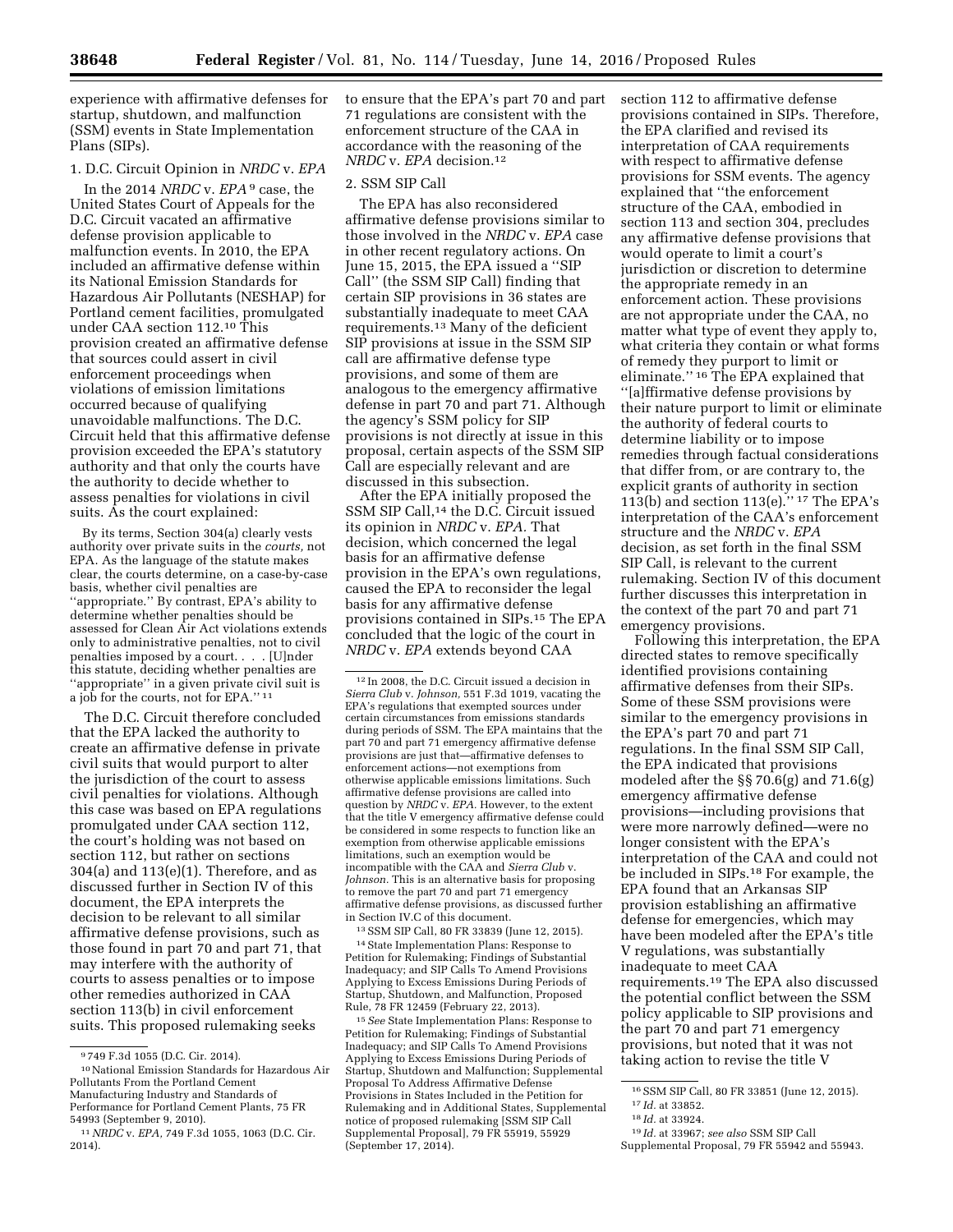regulations in the SSM SIP Call rulemaking.20 In the final SSM SIP Call, however, the EPA indicated that it was considering whether such changes may be necessary and how best to make such changes.

#### 3. Related Actions in Other CAA Program Areas

Since 2014, the EPA has removed or omitted affirmative defense provisions in numerous regulations throughout other CAA program areas following the *NRDC* v. *EPA* case. Specifically, in newly issued and revised New Source Performance Standards (NSPS), emission guidelines for existing sources, and NESHAP regulations, the EPA has either omitted new affirmative defense provisions or removed existing affirmative defense provisions.21 This proposed rulemaking for the part 70 and part 71 regulations is thus consistent with these related efforts in other CAA program areas and ensures that title V operating permits do not contain additional affirmative defenses that could interfere with the EPA's efforts to remove these impermissible provisions from specific underlying applicable requirements.

#### **IV. Proposed Changes to Part 70 and Part 71 Regulations**

#### *A. Purpose of This Proposed Rulemaking*

This proposed rulemaking is responsive to a number of concerns and related actions, including those discussed in Section III of this document. The EPA considers this proposed rulemaking important to ensure that the EPA's title V regulations are consistent with the enforcement structure envisioned by Congress in the 1990 CAA amendments. This action is intended to respond to the reasoning of the D.C. Circuit's recent opinion in *NRDC* v. *EPA,* which the EPA interprets to extend to the affirmative defense provisions in the part 70 and part 71 regulations. This proposed rule also follows from similar regulatory actions in other CAA program areas, including the recent SSM SIP Call and various

NSPS and NESHAP regulations. The EPA considers the proposed removal of the emergency affirmative defense provisions from the title V regulations necessary to maintain a consistent interpretation of the CAA throughout different CAA programs, including section 110 SIPs, section 111 NSPS and existing source guidelines, and section 112 NESHAPs.

Finally, this proposed action follows from the EPA's stated intentions to revisit the emergency affirmative defense provisions promulgated in 1992 and seeks to provide clarity in response to stakeholder concerns.22 The EPA initially sought to clarify the scope of the emergency provisions over the course of multiple actions in 1995 and 1996. However, the EPA ultimately indicated that it would reevaluate the part 70 and part 71 emergency affirmative defense provisions including whether these provisions may need to be eliminated—in a subsequent rulemaking.23 The EPA again discussed the title V emergency provisions in the

23*See* Federal Operating Permits Program, Proposed Rule, 60 FR 20804, 20816 (April 27, 1995) (''The EPA is reevaluating the provisions in parts 70 and 71 relating to the emergency defense in light of concerns identified in legal challenges to the part 70 rule. The EPA may propose revisions to the part 70 and part 71 sections providing for the emergency defense before EPA would include such defense in any part 71 permits.''); Title V Supplemental Proposal, 60 FR 45560 (''The EPA is reluctant to retain a generally applicable emergency defense without completing further review of the appropriateness of such a defense for the different Federal technology based standards in light of the concerns with such a defense raised in the CWA cases.''); Federal Operating Permits Program, Final Rule, 61 FR 34219 (''As a result of concerns identified in legal challenges to part 70, the Agency, in the August 1995 supplemental proposal, solicited comment on the need for, scope and terms of an emergency affirmative defense provision. The Agency is reviewing those comments, but has not yet made a decision on whether or not to modify *or remove* this additional affirmative defense provision from part 70.'' (emphasis added)).

SSM SIP Call, where the agency acknowledged the potential conflict between the SSM policy applicable to SIP provisions and the part 70 and part 71 emergency provisions, but indicated that it would potentially make changes to the title V affirmative defense provisions in a subsequent rulemaking.24 As contemplated in the prior title V rulemakings and in the more recent SSM SIP Call, the EPA is now considering the appropriate changes to parts 70 and 71 and proposing to remove the title V emergency affirmative defenses provisions.

#### *B. Proposed Action: Removal of 40 CFR 70.6(g) and 71.6(g)*

The EPA is proposing to remove the emergency provisions located at 40 CFR  $70.6(g)$  and  $71.6(g)$ . The agency has not identified any other viable option for reconciling these affirmative defense provisions with the enforcement structure of the CAA, in accordance with the reasoning of the *NRDC* v. *EPA*  decision. The implications of this proposed removal on the federal operating permit program, state operating permit programs, and on individual sources subject to title V operating permits are discussed in Section  $\bar{V}$  of this document.

## *C. Legal Justification for Proposed Action*

This action is proposed pursuant to CAA sections 502(b) and 502(d)(3), 42 U.S.C. 7661a(b) & (d)(3), which direct the Administrator of the EPA to promulgate regulations establishing state operating permit programs and give the Administrator authority to establish a federal operating permit program.

The EPA proposes to remove the affirmative defense provisions from the part 70 and 71 regulations in order to ensure that the federal and state title V operating permit programs operate within the bounds established by

<sup>20</sup>SSM SIP Call, 80 FR 33924 (June 12, 2015). 21*See, e.g.,* National Emission Standards for Hazardous Air Pollutants for the Portland Cement Manufacturing Industry and Standards of Performance for Portland Cement Plants; Final Rule, 80 FR 44771 (July 27, 2015); National Emission Standards for Hazardous Air Pollutants for Major Sources: Industrial, Commercial, and Institutional Boilers and Process Heaters; Final Rule, 80 FR 72789 (November 20, 2015); Standards of Performance for New Stationary Sources and Emission Guidelines for Existing Sources: Commercial and Industrial Solid Waste Incineration Units; Proposed Rule, 80 FR 3018, 3025 (January 21, 2015).

<sup>22</sup> In addition to comments received on prior regulatory actions, the EPA has received input from stakeholders as recent as 2006. The Clean Air Act Advisory Committee (CAAAC), chartered under the Federal Advisory Committee Act, was established to advise the EPA on issues related to the 1990 CAA Amendments. In 2006, a Task Force formed by the CAAAC issued its Final Report: Title V Implementation Experience. *See* Title V Task Force, *Final Report to the Clean Air Act Advisory Committee: Title V Implementation Experience*  (April 2006), *available at [http://www.epa.gov/sites/](http://www.epa.gov/sites/production/files/2014-10/documents/title5_taskforce_finalreport20060405.pdf) [production/files/2014-10/documents/title5](http://www.epa.gov/sites/production/files/2014-10/documents/title5_taskforce_finalreport20060405.pdf)*\_ *taskforce*\_*[finalreport20060405.pdf.](http://www.epa.gov/sites/production/files/2014-10/documents/title5_taskforce_finalreport20060405.pdf)* Although the Task Force did not agree on how broadly the title V emergency affirmative defense should be applied, all eighteen members of the Task Force unanimously recommended the following: ''Title V permits should be clear as to which limits are subject to the part 70 emergency defense (*e.g.,*  under the current rule, technology based limits).'' *Id.* at 144. By way of response, the proposed action to remove these provisions would essentially moot these concerns about clarity on the applicability of these provisions.

<sup>24</sup>*See* SSM SIP Call, 80 FR 33924 (''Those regulations [40 CFR 70.6(g) and 71.6(g)], which are applicable to title V operating permits, may only be changed through appropriate rulemaking to revise parts 70 and 71. Further, any existing permits that contain such emergency provisions may only be changed through established permitting procedures. The EPA is considering whether to make changes to 40 CFR part 70 and 40 CFR part 71, and if so, how best to make those changes. In any such action, EPA would also intend to address the timing of any changes to existing title V operating permits. Until that time, as part of normal permitting process, the EPA encourages permitting authorities to consider the discretionary nature of the emergency provisions when determining whether to continue to include permit terms modeled on those provisions in operating permits that the permitting authorities are issuing in the first instance or renewing.'').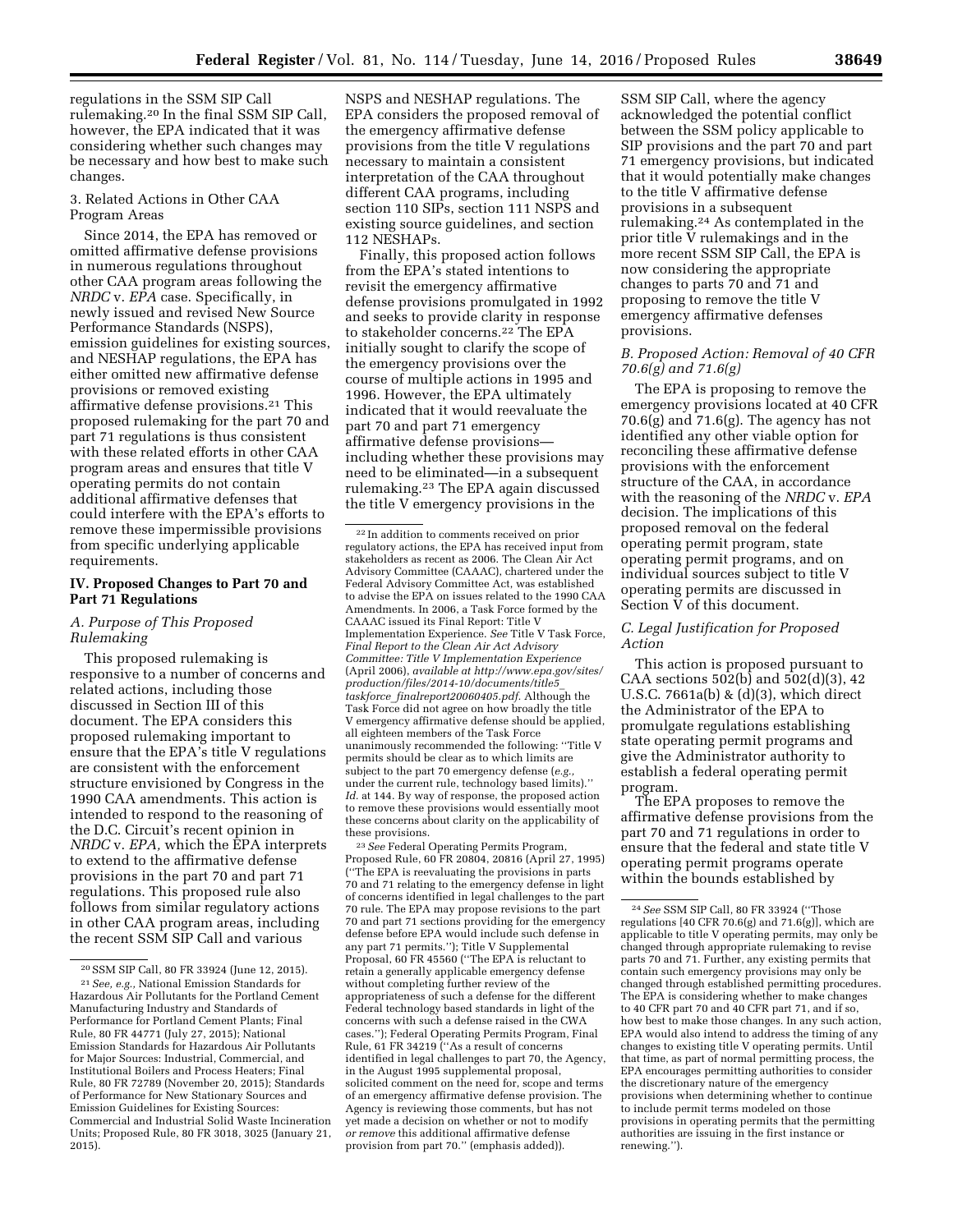Congress in the 1990 CAA Amendments. Regarding these boundaries, the D.C. Circuit's opinion in *NRDC* v. *EPA* is instructive as to the enforcement structure envisioned by Congress, as well as the role of affirmative defense provisions within the EPA's regulations implementing the CAA. As discussed in Section III.B.1 of this document, the court in *NRDC* v. *EPA* determined that an affirmative defense provision promulgated by the EPA for the Portland cement industry under CAA section 112 exceeded the agency's statutory authority. In doing so, the D.C. Circuit based its holding on CAA sections 304(a) and 113(e)(1).

CAA section 304(a) grants ''any person'' the right to ''commence a civil action . . . against any person . . . who is alleged to have violated (if there is evidence that the alleged violation has been repeated) or to be in violation of . . . an emission standard or limitation'' under the CAA. 42 U.S.C. 7604(a). Section 304(a) also provides that ''[t]he [federal] district courts shall have jurisdiction, without regard to the amount in controversy or the citizenship of the parties, to enforce such an emission standard or limitation . . . and to apply any appropriate civil penalties.'' *Id.* CAA section 113(e)(1) establishes a number of factors that courts must consider when determining the amount of any penalties assessed in civil actions under section 304(a). *See*  42 U.S.C. 7413(e)(1).

The D.C. Circuit indicated that these statutory provisions precluded the EPA from promulgating affirmative defense provisions that a source could use in civil enforcement suits. The court did not remand the regulation to the EPA for better explanation of the legal basis for an affirmative defense; the court instead vacated the affirmative defense and indicated that there could be no valid legal basis for such a provision because it contradicted fundamental requirements of the CAA concerning the authority of courts in judicial enforcement of CAA requirements. As the court explained:

By its terms, Section 304(a) clearly vests authority over private suits in the *courts,* not EPA. As the language of the statute makes clear, the courts determine, on a case-by-case basis, whether civil penalties are ''appropriate.'' By contrast, EPA's ability to determine whether penalties should be assessed for Clean Air Act violations extends only to administrative penalties, not to civil penalties imposed by a court. . . . [U]nder this statute, deciding whether penalties are ''appropriate'' in a given private civil suit is a job for the courts, not for EPA.'' 25

The court also noted that ''EPA cannot rely on its gap-filling authority to supplement the Clean Air Act's provisions when Congress has not left the agency a gap to fill."<sup>26</sup>

The D.C. Circuit's holding in *NRDC* v. *EPA* is especially pertinent here.<sup>27</sup> Like the Portland cement NESHAP at issue in the *NRDC* v. *EPA* case, the provisions at issue in this proposal are also regulations promulgated by the EPA to implement programs under the CAA. The affirmative defense for malfunctions in the Portland cement NESHAP and the affirmative defense for emergencies in the EPA's part 70 and part 71 regulations are functionally similar provisions that operate in essentially identical ways to establish affirmative defenses in civil enforcement actions. Moreover, the EPA believes that the reasoning of the court's decision in *NRDC* v. *EPA* applies more broadly than to the specific facts of the case for several reasons. The EPA notes that the court's decision did not turn upon the specific provisions of CAA section 112. Although the court only evaluated the legal validity of an affirmative defense provision created by the EPA in conjunction with specific standards applicable to manufacturers of Portland cement, the court based its decision upon the provisions of sections 113 and 304 that pertain to enforcement of CAA requirements more broadly, including to emission limits in title V permits. Sections 113 and 304 pertain to administrative and judicial enforcement generally and are in no way limited to enforcement of emission limitations promulgated by the EPA under section 112. Thus, the EPA does not think that the mere fact that the court only addressed the legality of an affirmative defense provision in this particular context means that the court's interpretation of sections 113 and 304 does not also apply more broadly. To the contrary, the EPA sees no reason why the logic of the court concerning sections 113 and 304 would not apply to the title V emergency affirmative defense provisions, as well.

In light of the court's decision, the EPA now interprets the enforcement structure of the CAA, embodied in section 113 and section 304, to preclude affirmative defense provisions that

would operate to limit a court's authority or discretion to determine the appropriate remedy in an enforcement action. CAA section 304(a) grants the federal district courts the jurisdiction to determine liability and to impose penalties in enforcement suits brought by citizens. Similarly, section 113(b) provides courts with explicit jurisdiction to determine liability and to impose remedies of various kinds, including injunctive relief, compliance orders, and monetary penalties, in judicial enforcement proceedings. These grants of jurisdiction come directly from Congress, and the EPA is not authorized to alter or eliminate this authority under the CAA or any other law. With respect to monetary penalties, CAA section 113(e) explicitly includes the factors that courts and the EPA are required to consider in the event of judicial or administrative enforcement for violations of CAA requirements, including title V permit provisions. Because Congress has already given federal courts the authority to determine what monetary penalties are appropriate in the event of judicial enforcement for a violation of a title V permit provision, neither the EPA nor states can alter or eliminate that authority by superimposing restrictions on the authority and discretion granted by Congress to the courts. Affirmative defense provisions by their nature purport to limit or eliminate the authority of federal courts to determine liability or to impose remedies through factual considerations that differ from, or are contrary to, the explicit grants of authority in section 113(b) and section 113(e). Therefore, these provisions are not appropriate under the CAA, no matter what type of event they apply to, what criteria they contain, or what forms of remedy they purport to limit or eliminate. This is true for regulations promulgated under CAA sections 111 and 112, SIP provisions approved by the EPA, and regulations promulgated under title V of the CAA. Thus, just as the EPA revisited affirmative defenses in SIP provisions in light of the *NRDC*  v. *EPA* opinion, the EPA is reevaluating its interpretation of the CAA relative to the emergency affirmative defense provisions contained in its part 70 and part 71 regulations, and is proposing to remove those provisions because they are not consistent with the CAA's enforcement structure.

Since the 2014 *NRDC* v. *EPA*  decision, and in order to ensure consistency with the CAA's enforcement structure, the EPA has been omitting new affirmative defense provisions and removing existing

<sup>25</sup>*NRDC* v. *EPA,* 749 F.3d 1055, 1063 (D.C. Cir. 2014).

<sup>26</sup> *Id.* at 1064.

<sup>27</sup>The EPA's interpretation of the *NRDC* v. *EPA*  case as it affects the affirmative defense provisions in parts 70 and 71 is similar to the interpretation of the case as articulated in the SSM SIP Call. More information on the EPA's interpretation of the *NRDC* v. *EPA* ruling can be found in the Final SSM SIP Call and the August 2014 Supplemental Proposal. *See* SSM SIP Call, 80 FR 33851; SSM SIP Call Supplemental Proposal, 79 FR 55929.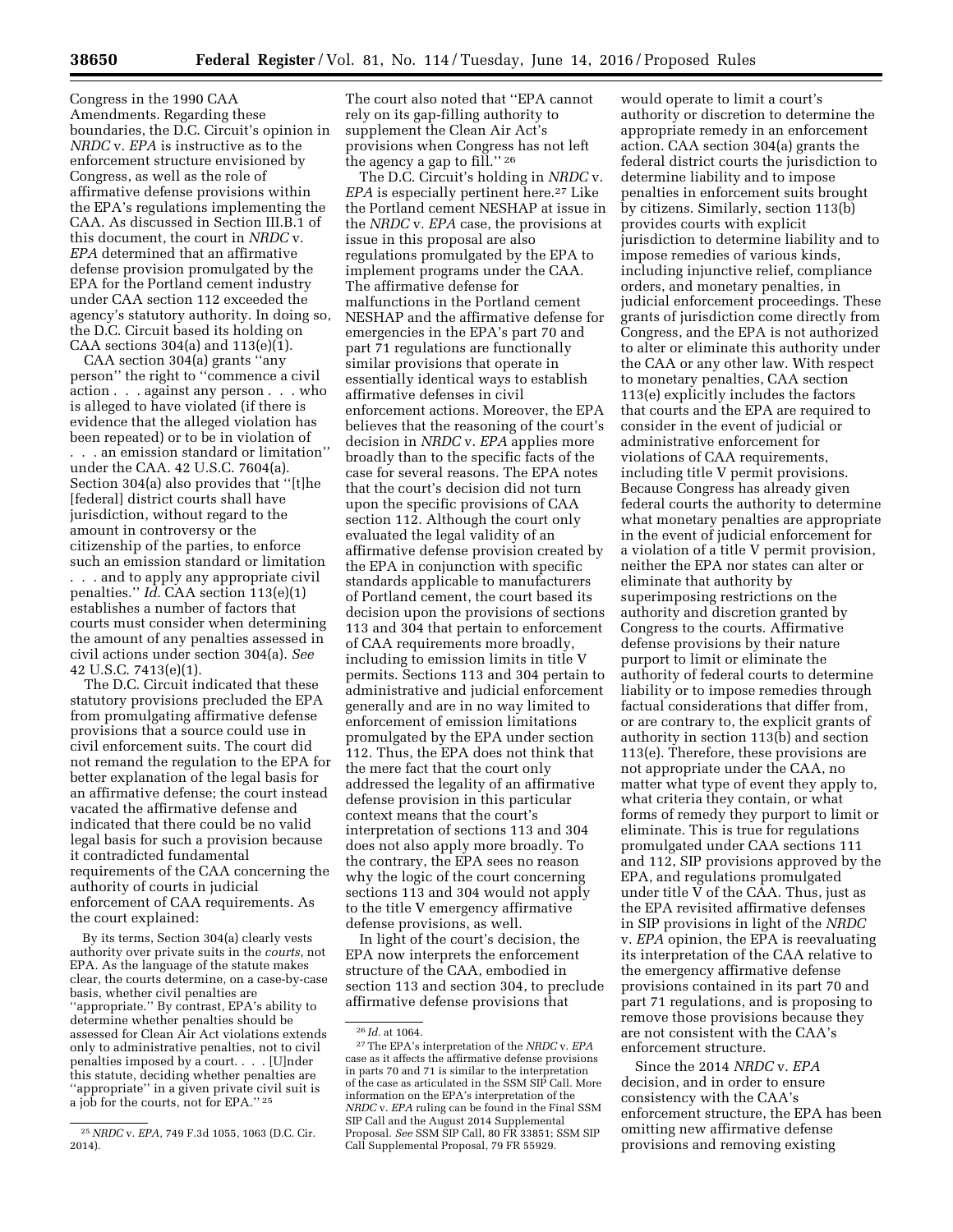affirmative defense provisions throughout many CAA program areas that establish emission limitations contained in title V permits. However, the title V emergency affirmative defense provisions apply regardless of whether there is an affirmative defense also found in the underlying applicable requirements. *See* 40 CFR 70.6(g)(5) and 71.6(g)(5). As a result, sources could seek to assert this affirmative defense in title V enforcement cases for noncompliance with emission limitations derived from applicable requirements that do *not* otherwise contain such an affirmative defense for emergencies. The continued existence of the title V emergency affirmative defense provisions thus contradicts and compromises the EPA's on-going efforts to ensure that underlying regulations are applied consistently with the CAA.

The EPA maintains that the part 70 and part 71 emergency affirmative defense provisions are affirmative defenses to enforcement actions and are not ''exemptions'' from otherwise applicable emissions limitations. However, as an alternative but additional justification, to the extent that the emergency affirmative defense provisions in part 70 and part 71 could be interpreted to establish an exemption or exclusion from emission limits (rather than merely an affirmative defense to penalties in the event of a violation), these provisions would still run contrary to the CAA's requirements and require removal. As previously noted,28 under *Sierra Club* v. *Johnson,*29 the CAA requires that emission limitations must apply continuously and cannot contain exemptions, conditional or otherwise. Therefore, even if characterized as an exemption or exclusion from otherwise applicable limits, the emergency affirmative defense provisions would, nonetheless, run afoul of the CAA and *Sierra Club* v. *Johnson,* and should, on that alternative basis, be removed.

#### **V. Implementation**

## *A. Implementing These Changes in Part 70 State Operating Permit Programs*

This section discusses the actions that the EPA anticipates state, local, and tribal permitting authorities 30 would need to take (if this proposed rule is finalized in substantially the same form) in order to ensure that their operating permit programs are consistent with the

proposed revisions to the EPA's part 70 regulations and the CAA's enforcement structure. The EPA welcomes comments on how best to address the implementation consequences of the proposed removal of 40 CFR 70.6(g).

#### 1. Programs That Do Not Contain Emergency Affirmative Defense Provisions

As discussed in Section III.A of this document, the section 70.6(g) emergency provision has never been a required element of part 70 operating permit programs. For states that have not adopted the section 70.6(g) emergency provision, or any similar affirmative defense provision, into their part 70 operating permit programs, no further action would be required to comply with this rule as proposed. However, we expect that as a result of this rulemaking, it may be necessary for states that have adopted an affirmative defense in their part 70 programs to take the actions described in the following subsections.

2. Programs That Contain Emergency Affirmative Defense Provisions

The EPA's existing part 70 regulations provide for state program revisions if part 70 is revised and the EPA determines that such conforming changes are necessary. *See* 40 CFR 70.4(a) and 70.4(i). Therefore, as a result of this proposed regulatory action to remove 40 CFR 70.6(g) and 71.6(g), state operating permit programs that contain an emergency affirmative defense may have to take appropriate actions to remain consistent with the CAA and the EPA's part 70 regulations. As discussed in more detail in the following subsections, the EPA is requesting comment on whether revisions to certain approved state programs may be necessary if the EPA removes 40 CFR 70.6(g) and 71.6(g).

a. Scope of Program Revisions That May Be Necessary if the Rule Is Finalized as Proposed

Affirmative defense provisions included within a state's part 70 (title V) program regulations—including provisions that are narrower in scope or more stringent than 40 CFR 70.6 $(g)$ – will generally implicate the same concerns that prompted the EPA to propose removing 70.6(g) and 71.6(g) from the agency's regulations. The EPA expects that state programs containing provisions that mirror the exact language of 70.6(g) would need to be revised if this proposed rule is finalized, as would state programs that have provisions that do not exactly mirror the language of 40 CFR 70.6(g), but

nonetheless provide for title V affirmative defenses.31 In any case, the EPA invites comment on whether it may be necessary for states to revise programs containing any provisions that (1) purport to establish an affirmative defense to enforcement actions 32 and (2) are included within the state's part 70 (title V) program regulations. Anytime the phrases ''affirmative defense'' or ''emergency affirmative defense'' are used within this section, these phrases are intended to refer to all such provisions meeting these criteria. These criteria are intended to encompass provisions that initially would have been approved by the EPA as consistent with 40 CFR 70.6(g) and 70.4(b)(16). This action would not directly affect any affirmative defense provisions arising under other CAA applicable requirements, or state-only provisions outside of each state's approved part 70 operating permit programs.

The EPA has begun to compile a tentative list of affirmative defense provisions within state programs that may eventually need to be removed. The EPA is including this list in the docket for this proposed rulemaking (EPA–HQ– OAR–2016–0186) for informational purposes only; this list is not an official determination as to the adequacy or inadequacy of any program provisions. The EPA seeks comment on whether there are additional title V affirmative defense provisions in state regulations or statutes that we have not yet identified, and whether any such provisions would or would not remain appropriate as part of a state's approved title V program if this proposed rule is finalized.

#### b. Form of Program Revisions

Because the EPA believes that a large number of part 70 programs contain provisions resembling those that the agency proposes to eliminate, the EPA anticipates that it will be necessary for states to initiate conforming revisions to remove any affirmative defense provisions from their approved title V

<sup>28</sup>*See* footnote 12.

<sup>29</sup> 551 F.3d 1019 (D.C. Cir. 2008).

<sup>30</sup>As noted in footnote 1, the term ''state'' as used throughout this preamble refers to all state, local and tribal permitting authorities that administer approved part 70 programs.

<sup>31</sup>For example, affirmative defense provisions that refer to ''upsets'' or ''malfunctions'' rather than ''emergencies'' would still implicate the same concerns.

<sup>32</sup>Additionally, any state program provisions based off of 70.6(g) that purport to establish an "exemption" or "exclusion" to emission limitations (rather than, or in addition to, an affirmative defense for noncompliance) during emergencies, upsets, or malfunctions would also likely need to be removed. To the extent that an emergency defense is characterized as an exemption, this would run afoul of the CAA requirement that emission limitations must apply continuously and cannot contain exemptions. *See Sierra Club* v. *Johnson,* 551 F.3d 1019 (D.C. Cir. 2008); SSM SIP Call, 80 FR 33852.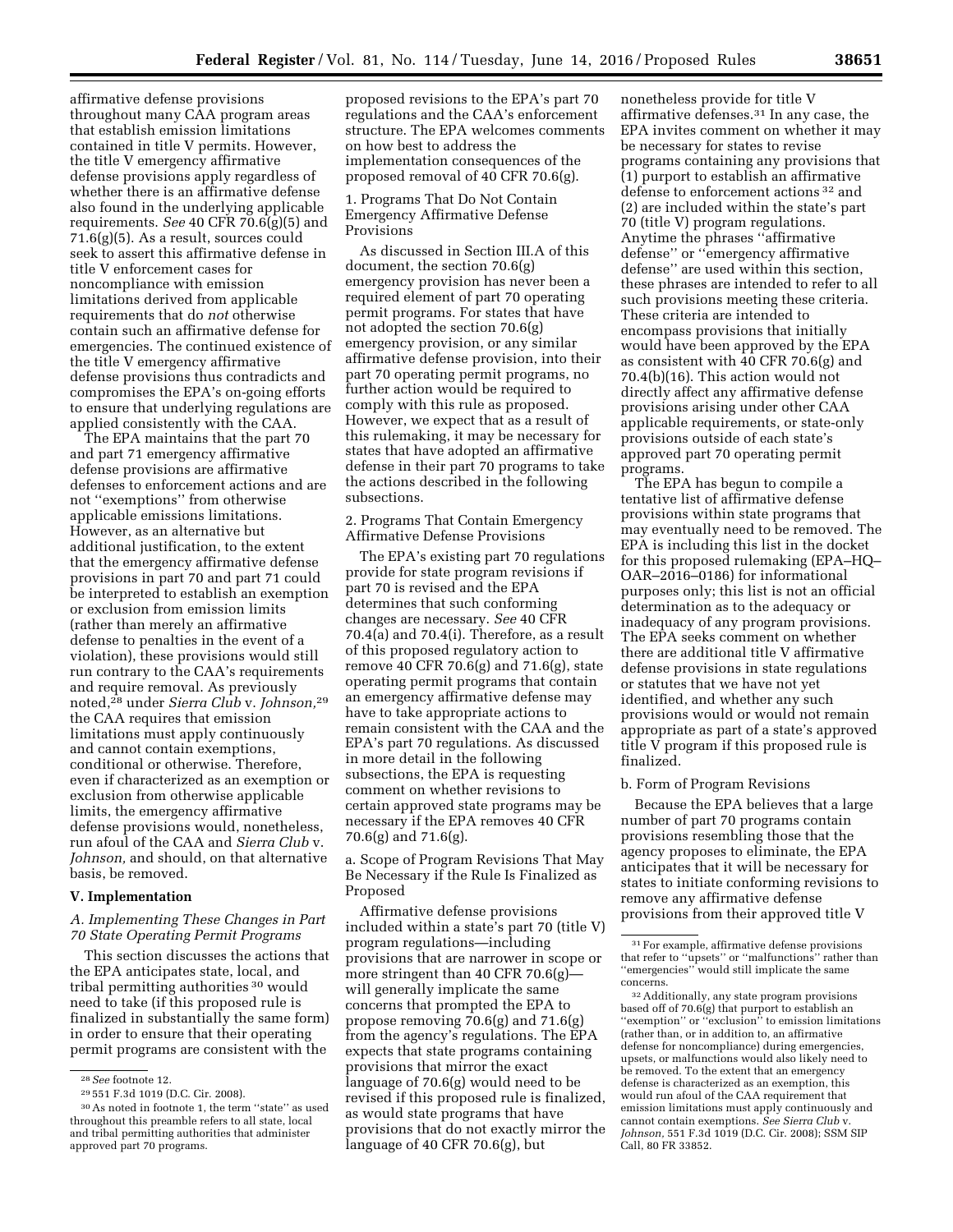operating permit programs if the EPA removes 40 CFR 70.6(g). The EPA seeks comment on this approach and on other possible approaches to ensure that state programs are consistent with the CAA and the EPA's part 70 regulations. However, the EPA does not anticipate that it would be appropriate for states to retain affirmative defense provisions within their approved part 70 programs. For example, if a state decided, in lieu of a program revision, to exercise its discretion to omit or remove affirmative defense provisions from all future title V operating permits, the state's approved part 70 program would still contain regulations inconsistent with the EPA's part 70 regulations and the CAA. Further, if an emergency provision remained in a state's approved program, a source could potentially attempt to invoke the provision as an affirmative defense during an enforcement proceeding, notwithstanding its absence from the source's individual title V permit. This result could undermine the enforcement of certain permit limitations and would be inconsistent with the enforcement structure of the CAA.

Although the EPA expects that most states would elect to remove the emergency affirmative defense provisions from their part 70 program regulations, states could nonetheless choose to retain such affirmative defense provisions within their permitting regulations as state-only requirements in certain circumstances. In that case, states would have to ensure and make clear to the EPA that any remaining affirmative defense provisions are only available for alleged noncompliance with permit requirements arising solely from state law. Ideally, this would involve an amendment to state regulations to explicitly clarify the limited applicability of any remaining affirmative defense provisions; such a clarifying amendment could also effectively serve as an appropriate revision to the state's part 70 program. The EPA solicits comment on whether and to what extent it would be appropriate for states to retain state-only affirmative defense provisions if this proposed rule is finalized.

Finally, states may also choose to remove any other provisions that reference 40 CFR 70.6(g) or similar state affirmative defense provisions in order to ensure clarity. These could include, but are not limited to, state regulations that incorporate by reference 40 CFR 70.6(g), as well as any associated definitions, recordkeeping, or reporting requirements relating to the affirmative defense provisions affected by this

rulemaking. States may also wish to retain a portion of the emergency provisions, such as the definition of 'emergency" or certain reporting requirements, for purposes of supporting other regulations that do not involve an affirmative defense. This could be appropriate as long as any remaining provisions could not be interpreted to provide an affirmative defense to federally applicable requirements.

c. Procedure, Timing and Content of Program Revisions

If this proposed rule is finalized, the EPA expects that it would be necessary for any states with approved part 70 operating permit programs that contain emergency affirmative defense provisions to remove any such provisions and submit program revisions to the EPA within 12 months after the final rule's effective date. For many programs, the EPA does not anticipate that additional state legislative authority will be required to enact these revisions. Therefore, the EPA believes that 12 months will be ample time for many states to make such a straightforward and narrow program revision. However, the EPA is considering whether it may be appropriate to provide individual states up to 24 months to submit program revisions if a state demonstrates that additional legislative authority is necessary to enact the program revisions.

If this proposed rule is finalized, the EPA expects that state program revisions submitted to the agency should include a redline version of the specific changes made to the state's part 70 regulations to remove any emergency affirmative defense provisions. States may, but need *not,* include as part of their program revision submittals any other unrelated revisions to state program regulations.33 Each state should also include a brief statement of the legal authority that authorized this removal, which could take various forms depending on the specific circumstances of each state. Finally, to address how the program revisions would be implemented with respect to individual permits, each state should also include a schedule for the planned removal of these provisions from individual title  $\bar{V}$  operating permits, as well as a description of the mechanism(s) that the state plans to use to remove these existing provisions.

Further discussion of how these program revisions should be implemented in individual permits is presented in Section V.A.3 of this document.

The EPA is specifically requesting comment on these program revision time frames and procedures from permitting authorities whose approved part 70 programs contain affirmative defense provisions. The EPA solicits additional comments from states with title V program provisions that may also be contained within SIPs as to any additional revisions that may be necessary if this rule is finalized.

3. Effect of This Rule on Current and Future State-Issued Operating Permits

The eventual finalization of this rule would not have an automatic impact on sources currently operating under a title V permit, and any minimal resource burden to revise permits would likely be spread over many years. After a state makes any necessary revisions to its title V program, the EPA expects that revisions to operating permits to remove emergency affirmative defense provisions would generally occur in the ordinary course of business as the state issues new permits or reviews and revises existing permits. The options presented in the following subsections would afford states with the maximum flexibility to implement these changes while ensuring predictability for sources operating under title V permits.

#### a. Form of Permit Changes

In order to implement program revisions that may be necessary if this rule is finalized as proposed, it may be necessary for states to remove title V emergency affirmative defense provisions that are currently included in any state-issued permits.34 Alternatively, states may choose to allow sources to retain affirmative defense provisions in their permits as state-only provisions. Any such remaining affirmative defense provisions must be clearly labeled within each permit as not applicable for federal law purposes to ensure that they are not available in enforcement actions for noncompliance with any federally-

<sup>33</sup>The EPA intends that any narrow program revisions that may be necessary if this rule is finalized could be expeditiously processed, whether submitted alone or with other program revisions.

<sup>34</sup> It is possible that individual operating permits may contain other provisions establishing affirmative defenses that are derived from other applicable requirements. As previously noted, this proposed rulemaking will not have any effect on affirmative defense provisions promulgated under any CAA requirements other than 40 CFR 70.6(g) and 71.6(g). However, the source of such affirmative defense provisions should be clearly stated in each individual operating permit, to avoid confusion about the scope of such provisions.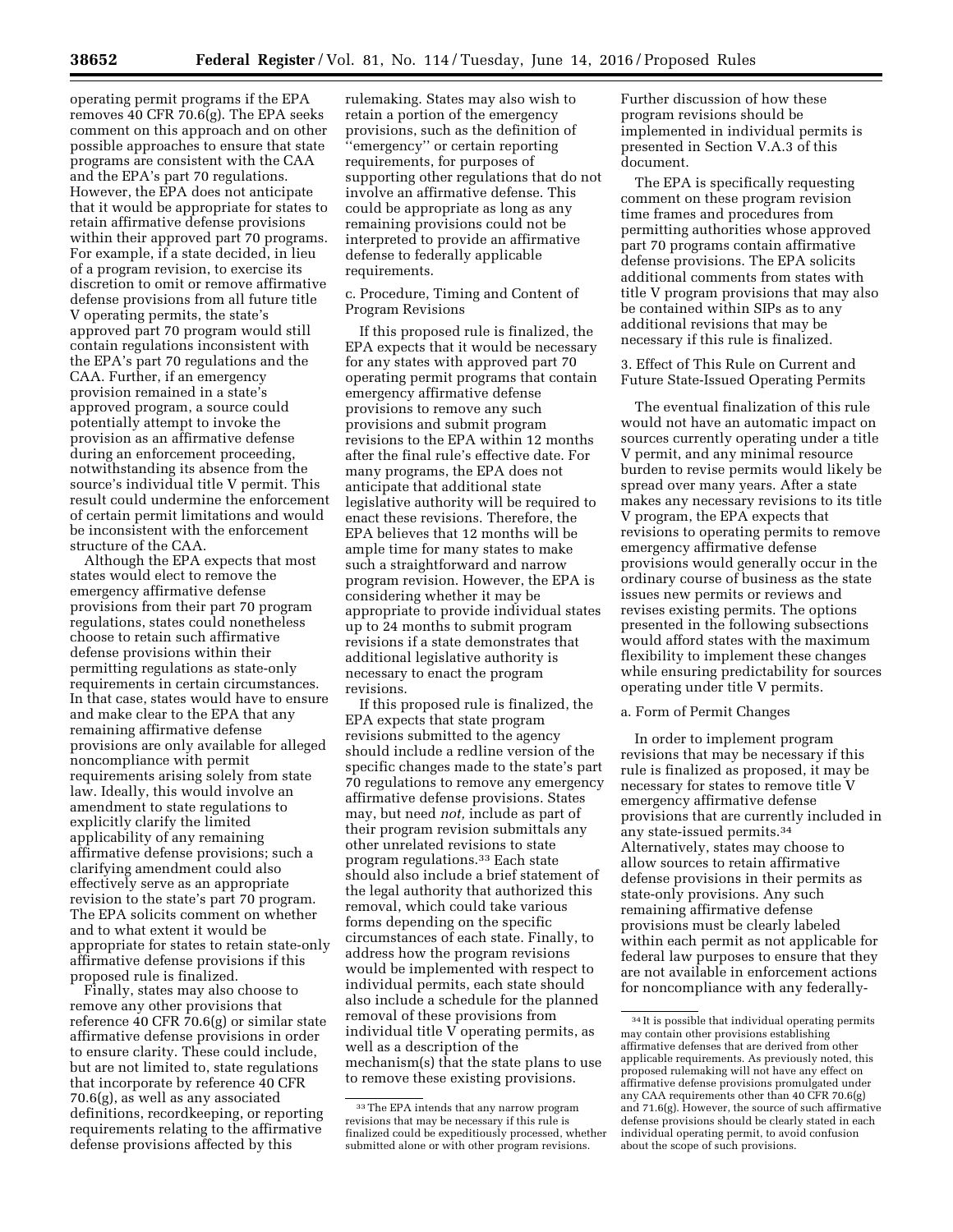enforceable emission limitations, as required by 40 CFR 70.6(b)(2).

b. Mechanisms and Timing of Permit Changes

The EPA anticipates that states would have the flexibility to remove emergency provisions from title V permits through a number of different existing mechanisms, either through changes to individual permits or perhaps to multiple permits through more streamlined processes. As previously noted, if the proposed action is finalized, any necessary program revision submittals should reflect the planned schedule and mechanism for these permit changes. The EPA expects that states will follow the guidelines discussed in this preamble, but will consider other plans for revising title V permits that would not cause undue delay.

First, states could require that permit applications address the removal of emergency provisions during the next periodic permit renewal, permit modification, or permit reopening, including those that occur as the result of other rulemakings. States using these mechanisms should ensure that these changes occur at the first possible occasion; in other words, the first situation in which the permitting authority must act on an individual permit after state program revisions are approved by the EPA. Moreover, because states have never been required by federal law to include these provisions in state-issued title V permits, the EPA also encourages states to exercise their discretion to cease including emergency affirmative defense provisions as early as practicable. In many cases, there will be no reason for states to wait for the EPA to take final action on this proposal to begin implementing this suggestion.35

Additionally, sources may apply for a permit modification from their permitting authority at any time. The EPA anticipates that the removal of an emergency affirmative defense would not trigger the significant modification procedures under 40 CFR 70.7(e)(4), and—depending on the regulations in each state's approved title V program could be implemented using minor modification procedures. Finally, depending on the unique structure of each state's operating permit program, some states may also be able to remove these provisions from multiple existing permits in a single action, via

mechanisms such as general permits or permits-by-rule. The EPA is requesting comment on how states could use existing permitting options to remove emergency affirmative defense provisions from title V permits in a more streamlined and expeditious manner.

Overall, the EPA believes that addressing the omission or removal of emergency affirmative defense provisions from permits according to the existing state program mechanisms described in this subsection affords states sufficient flexibility to implement these changes and provides certainty to facilities operating under title V permits. Under the approaches currently being considered, the EPA anticipates that the removal of affirmative defense provisions from permits should generally occur in the ordinary course of business and should require essentially no additional burden on states or sources. The timing for these changes may coincide with similar changes to operating permits based on revised SIP provisions following the SSM SIP Call or changes to other applicable requirements, and it may be convenient and efficient for states to make all necessary changes to title V permits at the same time.

## *B. Implementing These Changes in the Part 71 Federal Operating Permit Program*

Although the title V operating permit program is typically implemented by state and local permitting authorities through EPA-approved part 70 programs, in certain circumstances the EPA has assumed direct permitting authority over sources through its part 71 program. The EPA administers the part 71 federal program in most areas of Indian country (however, one tribe—the Southern Ute Tribe—has an approved part 70 program, and another—the Navajo Nation—has been delegated part 71 implementation authority),36 on the Outer Continental Shelf (where there is no state permitting authority), as well as for specific sources where the EPA has determined that a state has not adequately implemented its part 70 program or satisfied an EPA objection to a permit.

In some cases where the EPA administers its part 71 program, the EPA has included in its federally-issued operating permits the emergency

affirmative defense provision found in 40 CFR 71.6(g). If 40 CFR 71.6(g) is removed, the federal (including delegated) program rules would no longer include regulatory authority for incorporating this emergency affirmative defense in permits. Therefore, in order to ensure that part 71 programs are implemented consistent with the proposed revisions to the part 71 regulations, the EPA or delegated permitting authority should remove emergency affirmative defense provisions that are currently included in title V permits at the next permit action following the effective date of the final rule. Because the EPA has always considered the emergency provisions to be discretionary permit terms, the EPA has omitted emergency affirmative defense provisions from part 71 permits that it has issued since the D.C. Circuit's 2014 *NRDC* v. *EPA* decision. The EPA plans to continue to exercise its discretion to not include emergency affirmative defense provisions in future EPA-issued operating permits.

#### *C. Effect on Sources Potentially Subject to Enforcement Proceedings*

The legal rights and obligations of individual sources potentially subject to enforcement proceedings would not be adversely affected by the removal of emergency affirmative defense provisions from their title V permits.37 The absence of an affirmative defense provision in a source's title V permit does not mean that all exceedances of emission limitations in a title V permit will automatically be subject to enforcement or automatically be subject to imposition of particular remedies. Pursuant to the CAA, all parties with authority to bring an enforcement action to enforce title V permit provisions (*i.e.,*  the state, the EPA, or any parties who qualify under the citizen suit provision of CAA section 304) have enforcement discretion that they may exercise as they deem appropriate in any given circumstances. For example, if the excess emissions caused by an emergency occurred despite proper operation of the facility, and despite the permittee taking all reasonable steps to minimize excess emissions, then these parties may decide that no enforcement action is warranted. In the event that any party decides that an enforcement action is warranted, then it has enforcement discretion with respect to what remedies to seek from the court for the violation (*e.g.,* injunctive relief,

<sup>35</sup>Of course, if currently-approved state program regulations require that this provision be included within individual title V operating permits, a state may not be able to exercise this discretion until program revisions are completed.

<sup>36</sup>The EPA has delegated a portion of its part 71 permitting authority to the Navajo Nation EPA (NNEPA) through a delegation agreement, such that NNEPA assumes the responsibility for specific aspects of program administration under the part 71 regulations, including the authority to issue part 71 operating permits to sources.

<sup>&</sup>lt;sup>37</sup>The removal of these provisions from individual operating permits has similar implications to sources as the removal of the SSM provisions subject to the SSM SIP Call. *See* SSM  $SIP$  Call, 80 FR $\overline{3}3852$ .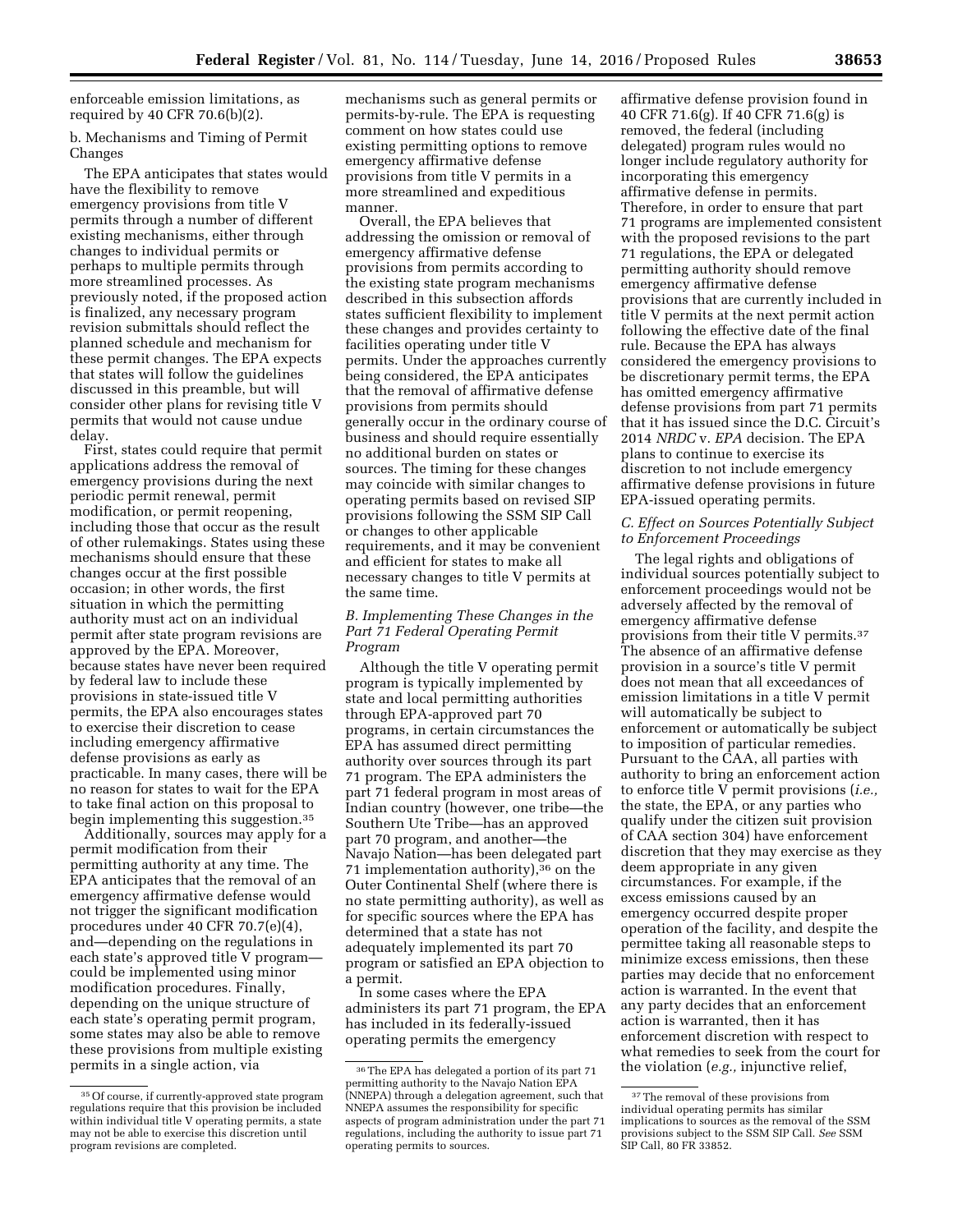compliance order, monetary penalties, or all of the above), as well as the type of injunctive relief and/or amount of monetary penalties sought.38

Further, courts have the discretion under section 113 to decline to impose penalties or injunctive relief in appropriate cases. In the event of an enforcement action for an exceedance of an emission limit in a title V permit, a source can elect to assert any common law or statutory defenses that it determines are supported, based upon the facts and circumstances surrounding the alleged violation. Under sections 304(a) and 113(b), courts have authority to impose injunctive relief, issue compliance orders, assess monetary penalties or fees and award any other appropriate relief. Under section 113(e), courts are required to consider the enumerated factors when assessing monetary penalties, including the source's compliance history, good faith efforts to comply the duration of the violation, and ''such other factors as justice may require.'' If the exceedance of the emission limitation occurs due to an emergency, the source retains the ability to defend itself in an enforcement action and to oppose the imposition of particular remedies or to seek the reduction or elimination of monetary penalties, based on the specific facts and circumstances of the emergency event. Thus, elimination of an emergency affirmative defense provision that purported to take away the statutory jurisdiction of the court to exercise its authority to impose remedies does not disarm sources in potential enforcement actions. Sources would retain all of the equitable arguments they previously could have made; they must simply make such arguments to the reviewing court as envisioned by Congress in section 113(b) and section 113(e). Congress vested the courts with the authority to judge how best to weigh the evidence in an enforcement action and determine appropriate remedies.

The eventual removal of such impermissible emergency affirmative defense provisions from state operating permit programs and individual title V permits will likely be necessary to preserve the enforcement structure of the CAA, to preserve the authority of courts to adjudicate questions of liability and remedies in judicial enforcement actions, and to preserve the potential for enforcement by states, the EPA, and other parties under the citizen

suit provision as an effective deterrent to violations. In turn, this deterrent encourages sources to be properly designed, maintained, and operated and, in the event of violation of permitted emission limitations, to take appropriate action to mitigate the impacts of the violation. In this way, as intended by the existing enforcement structure of the CAA, sources can mitigate the potential for enforcement actions against them and the remedies that courts may impose upon them in such enforcement actions, based upon the facts and circumstances of the event.

## **VI. Environmental Justice Considerations**

The EPA believes the human health or environmental risk addressed by this proposed action would not have potential disproportionately high and adverse human health or environmental effects on minority, low-income or indigenous populations because it would not adversely affect the level of protection provided to human health or the environment. This action simply proposes to remove emergency affirmative defense provisions from the EPA's operating permit program regulations. If the proposed rule is finalized, it may also be necessary for state, local and tribal permitting authorities to remove similar affirmative defense provisions from program regulations and from individual title V operating permits. None of these changes would alter the obligations of sources to comply with the emission limits and other standards contained within title V operating permits. However, this proposed rulemaking could encourage sources to comply with the terms of their operating permits at all times to the maximum extent practicable. This could potentially result in improved air quality for communities living near sources of air pollution as well as the broader population. Thus, this proposed rulemaking will not adversely affect the level of protection to human health or the environment for any populations.

## **VII. Statutory and Executive Order Reviews**

## *A. Executive Order 12866: Regulatory Planning and Review and Executive Order 13563: Improving Regulation and Regulatory Review*

This action is not a significant regulatory action and was therefore not submitted to the Office of Management and Budget (OMB) for review.

#### *B. Paperwork Reduction Act (PRA)*

This action does not impose any new information collection burden under the PRA. OMB has previously approved the information collection activities contained in the existing regulations and has assigned OMB control numbers 2060–0243 (for part 70 state operating permit programs) and 2060–0336 (for part 71 federal operating permit program). In this action, the EPA is proposing to remove certain provisions from the EPA's regulations, which if finalized could result in the removal of similar provisions from state, local, and tribal operating permit programs and individual permits. Consequently, states could eventually be required to submit program revisions to the EPA outlining any necessary changes to their regulations and their plans to remove provisions from individual permits. However, this proposed action will not involve any requests for information, recordkeeping or reporting requirements, or other requirements that would constitute an information collection under the PRA.

#### *C. Regulatory Flexibility Act (RFA)*

I certify that this action will not have a significant economic impact on a substantial number of small entities under the RFA. This proposed action will not impose any requirements on small entities. Entities potentially affected directly by this proposal include state, local, and tribal governments, and none of these governments would qualify as a small entity. Other types of small entities, including stationary sources of air pollution, are not directly subject to the requirements of this action.

#### *D. Unfunded Mandates Reform Act (URMA)*

This action does not contain an unfunded mandate of \$100 million or more as described in UMRA, 2 U.S.C. 1531–1538, and does not significantly or uniquely affect small governments. The action imposes no enforceable duty on any state, local or tribal governments or the private sector.

#### *E. Executive Order 13132: Federalism*

This action does not have federalism implications. It will not have substantial direct effects on the states, on the relationship between the national government and the states, or on the distribution of power and responsibilities among the various levels of government.

<sup>38</sup>The EPA notes that only the state and the EPA have authority to seek criminal penalties for knowing and intentional violation of CAA requirements. The EPA has this explicit authority under section 113(c).